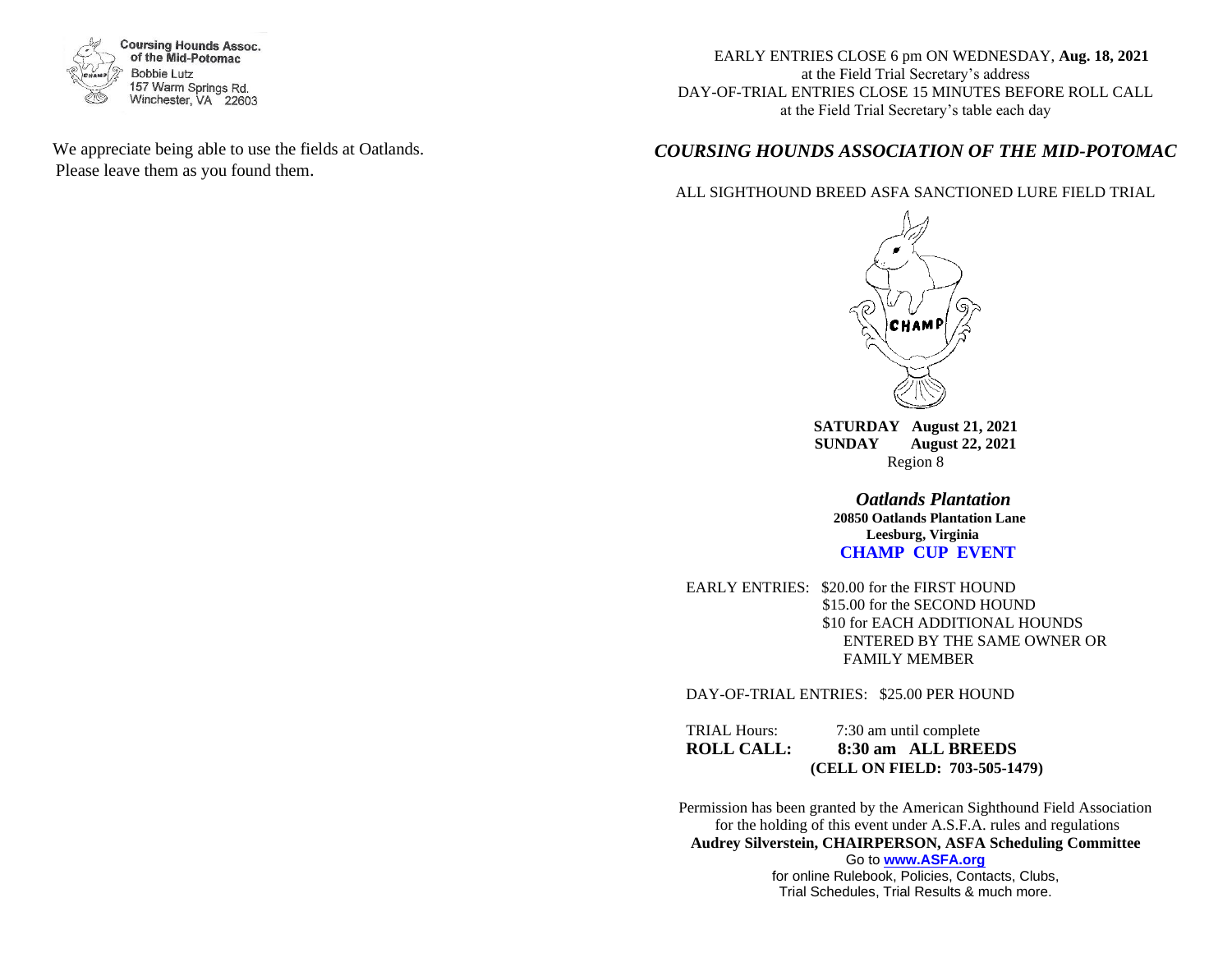## **CHAMP Officers 2021**

PRESIDENT--Jay Johnson VICE PRESIDENT--Joe Fitzgerald SECRETARY--Bobbie Lutz TREASURER--Celeste Mulcrone DIRECTORS: Annie Andrews, Claibourne Jackson, Teri Thomas ASFA DELEGATE: Torie Cassano

#### **JUDGES AND ASSIGNMENTS: (S=Single Judge) John Arvin – Barnegat, NJ Diana Darling – La Plata, MD Donna Richards – Denver, NC**

#### **Sat. (8/21/21) Assignments**

| Judge | А | A | В | В | ◠<br>u | G |                |        |        |        | D | D<br> |                           |        | S              | S | W | D      | o  |
|-------|---|---|---|---|--------|---|----------------|--------|--------|--------|---|-------|---------------------------|--------|----------------|---|---|--------|----|
|       |   | 7 | n |   |        | н | В              | G      | W      | ◠<br>u | н | D<br> | -                         |        |                | W | н |        | G  |
|       |   |   |   |   |        |   |                |        |        |        |   |       |                           |        |                |   |   |        |    |
| John  |   |   |   |   | e<br>১ |   | $\bullet$<br>ა | ິ<br>o | ິ<br>় |        | S |       | $\ddot{\phantom{0}}$<br>v | -<br>× | $\bullet$<br>ა | S |   | ີ<br>ν | ۰v |
| Diana | o |   | S |   |        |   |                |        |        |        |   | S     |                           |        |                |   | S |        |    |
| Donna |   | S |   | S |        | S |                |        |        | S      |   |       |                           |        |                |   |   |        |    |

**Sun. (8/22/21) Assignments (LCI not offered on Sunday)**

| Judge | n      | Δ<br>n | в              | в              | ◠<br>v | G |        |        |        | -- | D                 | R | e<br>o | S                         | $\bullet$<br>۰J           | S      | W      | D      | S      |
|-------|--------|--------|----------------|----------------|--------|---|--------|--------|--------|----|-------------------|---|--------|---------------------------|---------------------------|--------|--------|--------|--------|
|       | -      |        | n              |                |        | н | в      | G      | W      | -- | п                 | n | n      | L                         | -                         | W      |        |        | ◠<br>G |
|       |        |        |                |                |        |   |        |        |        |    |                   |   |        |                           |                           |        |        | -      |        |
| John  |        |        |                | $\bullet$<br>ა |        | S |        |        |        | -  |                   |   |        |                           |                           |        | ◠<br>ು |        |        |
| Diana |        | S      |                |                | S      |   |        |        |        | -- |                   |   | ໍ<br>o | $\ddot{\phantom{1}}$<br>۰ | $\ddot{\phantom{0}}$<br>o | e<br>ა |        | ◠<br>o | ົ<br>э |
| Donna | e<br>১ |        | $\bullet$<br>C |                |        |   | e<br>C | -<br>o | ◠<br>ю | -  | $\mathbf{C}$<br>э | S |        |                           |                           |        |        |        |        |

#### FIELD COMMITTEE:

 **Field Trial Chairman**: Celeste Mulcrone, 9525 Gas House Pike, Frederick, MD 21701, email[: celesteigs@aol.com,](mailto:celesteigs@aol.com) cell: 240-405-7899

**Field Trial Secretary**: Bobbie Lutz: 157 Warm Springs Rd., Winchester, VA 22603; email: [lutzsei@aol.com;](mailto:lutzsei@aol.com) phone: (540) 545-8851 home or

#### **(703) 505-1479 (cell & cell on field)**

**Field Clerks**: Bobbie Lutz, Annie Andrews, Teri Thomas, Pat Spinazzola **Lure Operators**: Jay Johnson, Francis Byrne, Bob Jordan, Celeste Mulcrone **Huntmasters**: Francis Byrne, Jay Johnson, Pat Spinazzola, Teri Thomas, **Inspection Committee**: Members of CHAMP

#### **ELIGIBLE BREEDS AND REGISTRY**

 Only purebred Afghan Hounds, Azawakhs, Basenjis, Borzois, Cirnechi dell'Etna, Greyhounds, Ibizan Hounds, Irish Wolfhounds, Italian Greyhounds, Pharaoh Hounds, Rhodesian Ridgebacks, Salukis, Scottish Deerhounds, Silken Windhounds, Sloughis, and Whippets may be entered in the regular stakes.

 Provisional breeds may be entered in the Provisional Stake or the Singles Stake. Provisional stake breeds currently include: purebred Chart Polskis, Galgo Españols, Magyar Agars, Peruvian Inca Orchids, & Portuguese Podengos (Medio, Grande & Pequeno) and must be individually registered with the appropriate registry.

All entries shall be individually registered with the AKC (ILP/PAL included), the NGA, the UKC, the FCI, an ASFA-recognized foreign or ASFA Board approved registry, or possess a CRN from the SPDBS. A photocopy of acceptable registry must be submitted with each hound's first trial entry; this requirement is waived for hounds registered with the NGA.

#### **REGULAR STAKES OFERED**

**OPEN STAKE:** Any eligible sighthound that has met certification requirements, excluding ASFA Field Champions of record.

#### **FIELD CHAMPION STAKE:** Any ASFA Field Champion

**VETERAN STAKE:** Any eligible hound whose age is at least six years, except Irish Wolfhounds whose age shall be at least five years, and Afghan Hounds, Rhodesian Ridgebacks, Salukis and Whippets whose age shall be at least seven years. Points go toward V-FCh or V-LCM titles.

**PROVISIONAL STAKE:** Any eligible sighthound of a Provisional breed that has met certification requirements. Not eligible to compete in Best of Breed or Best in Field.

**SINGLE STAKE:** Any eligible sighthound including those disqualified to run in other stakes. Each hound runs alone. Not eligible for Best of Breed or Best in Field. Hounds are eligible to earn

TCP and CPS titles from the Singles stake. Provisional breeds are not eligible for these titles.

## **(LCI's Will NOT be offered on Sunday due to the BIE event)**

LURE COURSING INSTINCT (LCI) STAKE: Open to NON sighthounds and sighthound mixes. All entries shall be individually registered with the AKC (including ILP & PAL) or the UKC. A photocopy of acceptable registry must be submitted with each dog's first ASFA field trial entry. Dogs without a recognized registry number may obtain an ASFA ID number for a \$10 registration fee at time of entry.

**Small Open**: for dogs 17-1/2 inches or less at the withers and / or brachycephalic ("flat-faced") dogs who have not achieved the title of LCC.

**Small Senior**: for dogs 17-1/2 inches or less at the withers and/or brachycephalic dogs who have achieved the title of LCC.

**Small Veteran**: for dogs 17-1/2 inches or less at the withers and/or brachycephalic dogs over the age of 7 years.

**Large Open**: for dogs over 17-1/2 inches at the withers who have not achieved the title of LCC. Large Senior: is for dogs over  $17-1/2$  inches at the withers who have achieved the title of LCC. **Large Veteran**: for dogs over  $17-1/2$  inches at the withers who are over the age of 7 years. **Sighthound Mix Open**: for dogs with a sighthound breed in its background who have not achieved the title of LCC.

**Sighthound Mix Senior**: for dogs with sighthound breed in its background who have achieved the title of LCC.

**Sighthound Mix Veteran**: for dogs with sighthound breed in its background over the age of 7 years. When running as a stake within a regular ASFA trial, Small will run 50% of the ASFA course as laid out for the sighthounds up to a maximum of 400 yards. All other stakes will run the full ASFA laid out course length.

#### **CONDITIONS OF ENTRY**

- All entries must be one year or older on the day of the trial.
- Stakes will be split into flights by public random draw if the entry in any regular stake is 20 or more**.**
- Bitches in season, lame hounds and hounds with breed disqualifications will be excused at roll call.
- Exhibitors are requested not to bring bitches known to be in season to the field
- Spayed, neutered, monorchid or cryptorchid hounds without breed disqualifications may be entered.
- Hounds with breed disqualifications are not eligible to enter except in the Single Stake.
- Hounds not present at the time of roll call will be scratched.
- All hounds will run twice, in trios if possible or braces (except in the Single Stake and the LCI's), unless excused, dismissed, or disqualified.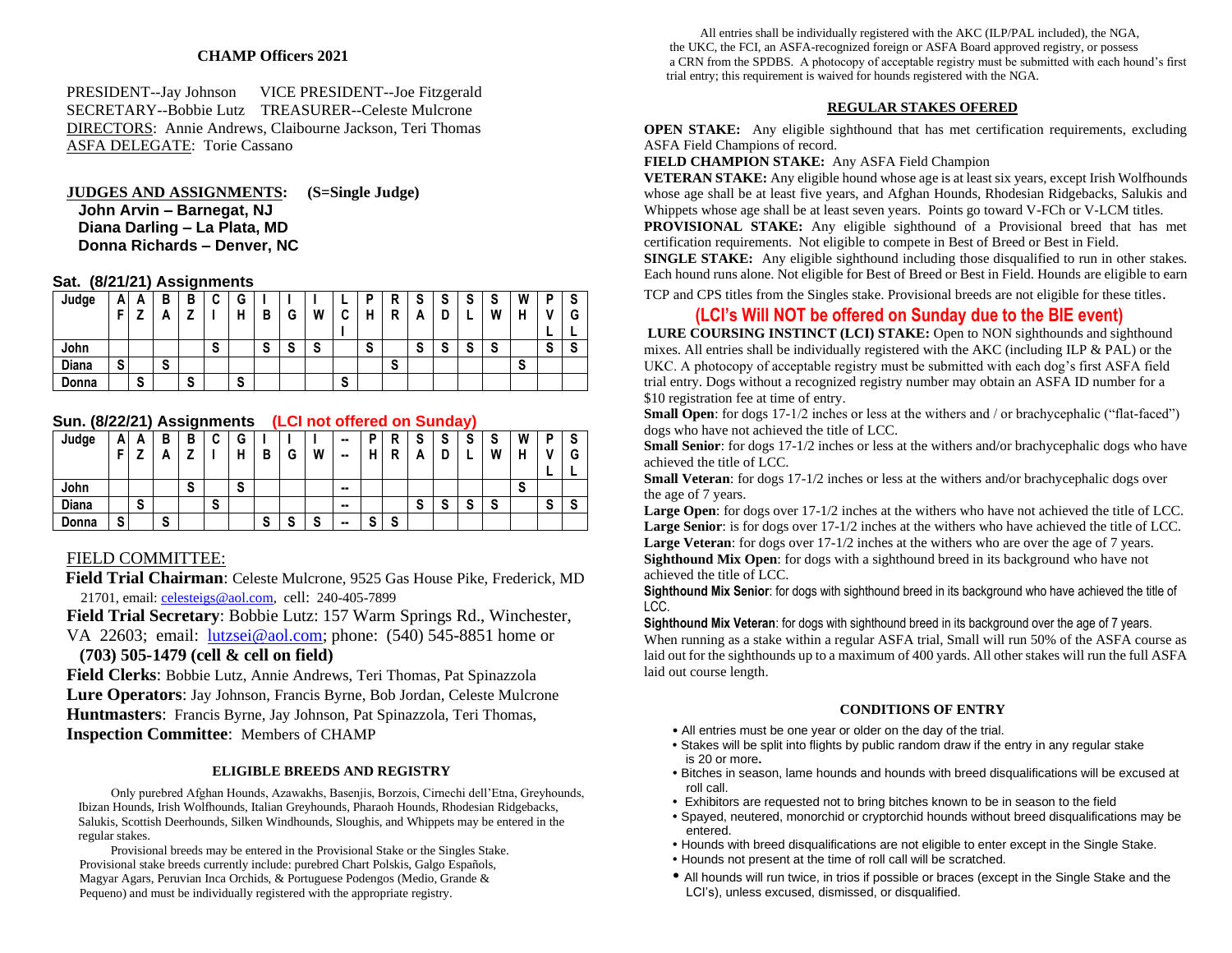## **COURSE PLANS -**field is next to main road into Oatlands



**Sat. – 643 yds Sun. –627yds**



 Course plan each day will be reversed for final run. Equipment: lure machine is battery-powered continuous loop. Lure type: highly-visible white plastic bags.

 The club reserves the right to alter the course diagram as required by weather and/or field conditions on the day of the trial.

# **DIRECTIONS TO THE FIELD:**

## **Directions from the North:**

From Interstate 70 in Frederick, MD: take Route 340/15 South. Bear onto 15S at the split. Leesburg is 24 miles. Follow 15/7 Leesburg bypass to 15 South. Oatlands is 6 miles south of Leesburg on Rt. 15. Turn LEFT on to **Gap Road** and proceed to the field on the right. **Gap Rd.** is BEFORE Oatlands this direction. Watch for coursing signs.

From Washington Beltway: take either Route 7 or Dulles Greenway west to Leesburg 15/7 bypass, then exit south on Route 15-South. Follow rest of directions above.

## **Directions from the South:**

Follow Route 15 North toward Leesburg. Oatlands is on the right before Leesburg. Go past the main entrance of Oatlands and TURN RIGHT on the first road, **Gap Road**. This is a narrow dirt road. Follow coursing signs to the field.

# **FIELD:**

The field is fenced with typical board farm fencing. Please bring your own shade and water.

\*\* **Limited overnight camping (8 RVs) on the field is permitted w/prior notification to Annie Andrews –** phone: **703-815-2236 or 703-863-3926 cell; email: [andrewsmysticrun@gmail.com](mailto:andrewsmysticrun@gmail.com)** \*\*

# **CERTIFCATIONS:**

Certification will be offered on Saturday after completion of the trial if weather, equipment, daylight, and judges permit. The cost is \$10.00 per hound. Hound certification will NOT be offered on Sunday.

# **PRACTICE:**

Practice will be offered on Saturday ONLY AFTER CERTIFICATIONS, weather, equipment, and time permitting. Cost is \$3.00 per hound

**DISCLAIMER:** Upon entering this trial, the exhibitor agrees to hold harmless the CHAMP club, its members, and the event location organization (Oatlands) for any injury, loss, or damage sustained by person or hound. There will be no refund if the trial has to be canceled due to weather or other unforeseen circumstance.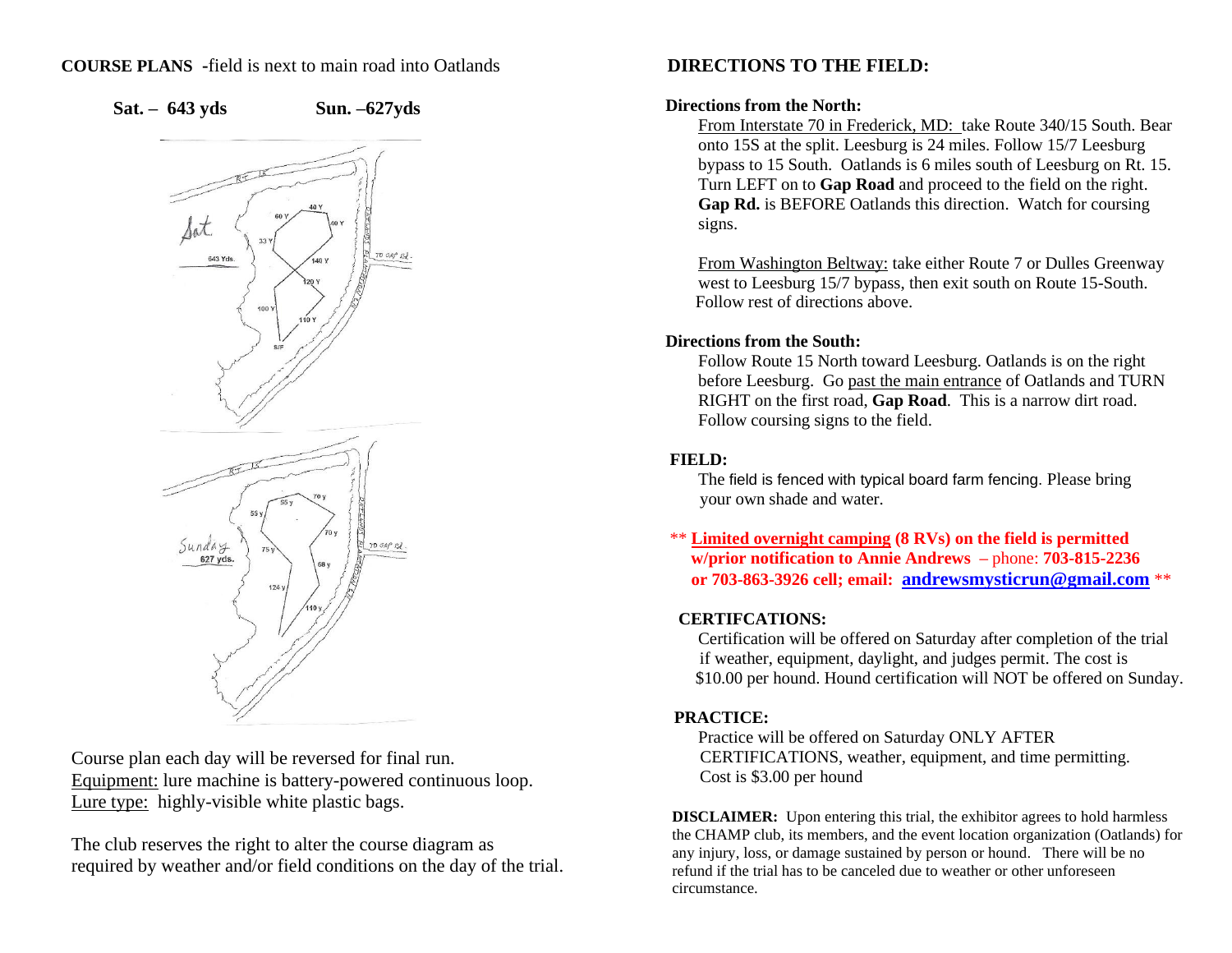# **Coursing Hounds Association of the Mid-Potomac**

# Presents



The CHAMP Cup Run 2021

*In remembrance of Pete Smith*

 *The CHAMP Cup Run will be held on Sunday.*

Hounds winning Best of Breed on Saturday and/**or** Sunday and previous CHAMP Cup winners are eligible to compete for the CHAMP Cup. **Dogs do not have to run both days to be eligible.**

**Visit our website at: [www.champlurecoursing2.org](http://www.champlurecoursing2.org/)**

# **BEST IN FIELD WILL NOT BE OFFERED either day. BEST in EVENT on Sunday will be offered.**

## **RIBBONS & TROPHIES:**

 First –Blue; Second – Red; Third – Yellow; Fourth – White; NBQ – Green High Score Single – Navy & Gold Best of Breed – Purple and Gold

 **Best in Event** – Red, White and Blue

 There will be a \$5.00 fine assessed for any loose hound not taking part in a course in progress.

 **ENTRIES will NOT be acknowledged by mail. Separate, dated entry forms are required for each day**.

## **MOTEL ACCOMMODATIONS:**

 Red Roof Inn, 721 East Market Street, Leesburg, VA 703/777-6622, Best Western, 726 E. Market St. Leesburg, VA , 703/777-9400 Holiday Inn, 1500 E. Market St., Leesburg, VA, 703/771-9200 Holiday Inn at Dulles, 1000 Sully Rd., Sterling, VA 703/471-7411— 12 miles from Leesburg (You'll need to verify if these hotels still honor canine guests & what their pet fee is, if any.)

 **VETERINARIANS: TLC Emergency Clinic**, 165 Ft.Evans Rd. NE, Leesburg, VA 20185; **703-777-5755**. (Rt 15 bypass to Rt.7 Bus.; R. on Ft. Evans to end) **or Blue Ridge Veterinary Assoc**.: 120 E. Cornwell Ln., Purcellville, VA 20132; Phone: **540-338-7387** From the Rt. 7-15 bypass (& W.Market St.), go west on Rt. 7 for **6.5 miles**. Take the Purcellville exit (Rt. 287) toward Purcellville and Business 7. Take immediate right onto Hirst Rd. Go approx. 1 mile & take a left onto Hatcher Ave. Take the next right onto E. Skyline Dr. to the clinic.) **They are also a 24-hr. emergency service.**

**LUNCH will NOT be offered. Please bring food, water, & shade for you and your dogs.**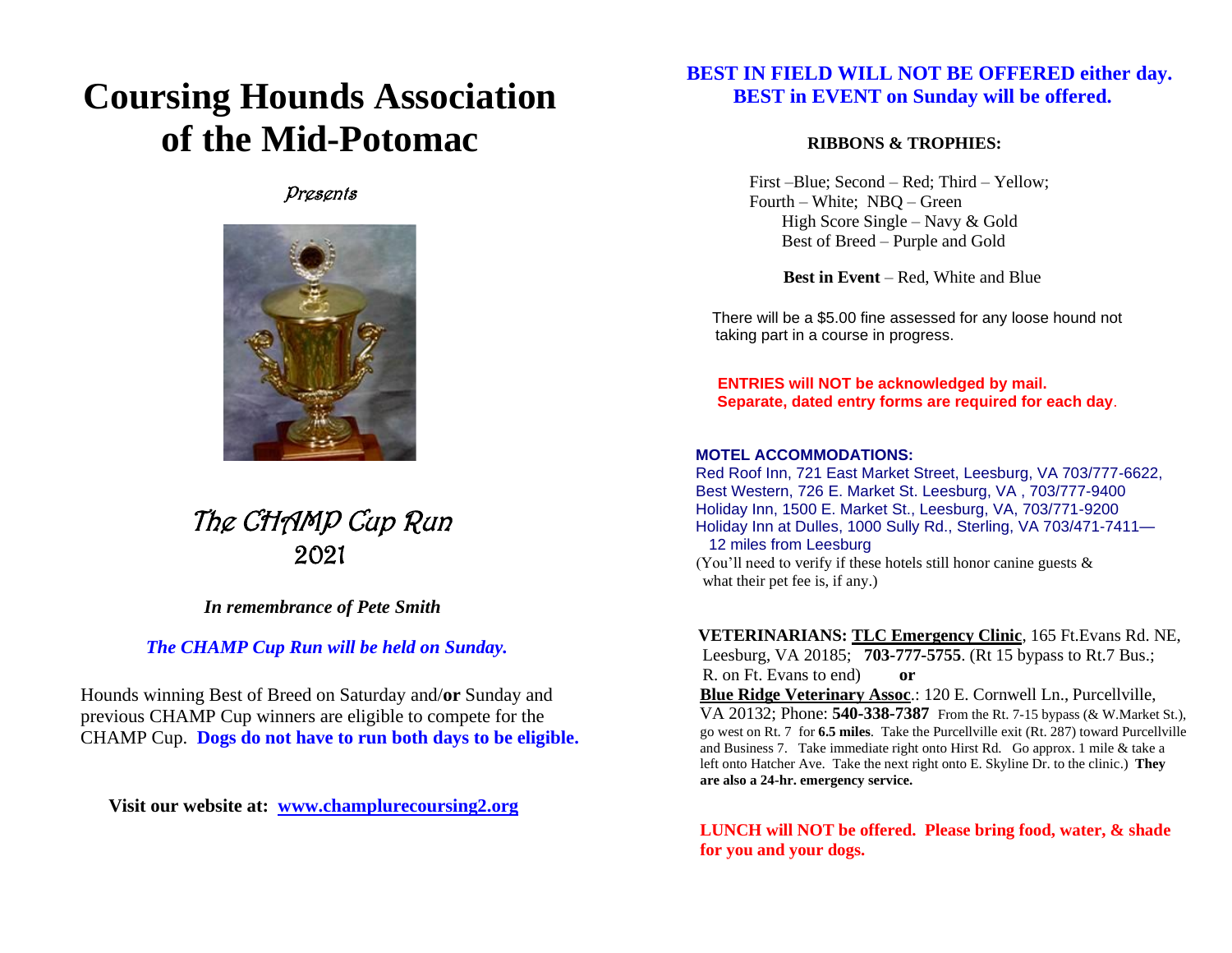#### **OFFICIAL AMERICAN SIGHTHOUND FIELD ASSOCIATION ENTRY FORM COURSING HOUNDS ASSOCIATION OF THE MID-POTOMAC Saturday, August 21, 2021**

Field Trial Secretary: Bobbie Lutz, 157 Warm Springs Road, Winchester, VA 22603 Early entries close 6 pm Wednesday**, Aug. 18, 2021** --- Day-of-trial entries close 8:15 am **Early Entry Fees: \$20 first hound, \$15.00 for 2nd , \$10.00 for each additional hound Day of Trial Entry Fee: \$25.00 per hound Make checks payable in US funds to CHAMP** Fee Paid \_\_\_\_\_\_\_ The Field Secretary cannot accept conditional, unsigned, incomplete or unpaid

entries; please check your completed entry carefully. Breed: Call Name: Registered Name of Hound: Stake:  $\Box$  Open  $\Box$  FCH  $\Box$  Veteran  $\Box$  Single  $\Box$  Provisional Additional Stakes  $\Box$  Kennel  $\Box$  Breeder  $\Box$  Bench **Registration Number**: (please write in registering body before number)  $\Box$  If possible, please separate my hounds Date of Birth: Sex:  $\Box$  Dog  $\Box$  Bitch Name of actual owner(s): Address: Phone: City: State: 2ip: E-mail (Optional) (Optional) Region of Residence: Emergency Contact Name and Phone (Optional) **Check if this is the first ASFA trial for this hound. Attach a Hound Certification or waiver if entered in Open, Veterans, Limited.**

 **Check if this is a first-time entry, a copy of the official Registration of this hound must accompany this entry unless NGA.**

Check if any information has changed since the last ASFA trial entry. Regarding \_

 Check if this hound has been dismissed within the last 6 trials entered. Must be marked in order to qualify for a "clean" trial requirement.

I CERTIFY that I am the actual owner of this dog, or that I am the duly authorized agent of the actual owner whose name I have entered above. In consideration of the acceptance of this entry and the opportunity to have this dog judged and to win prize money, ribbons, or trophies, I (we) agree to abide by the rules and regulations of the American Sighthound Field Association in effect at the time of this lure field trial, and by any additional rules and regulations appearing in the premium list for this lure field trial. I (we) agree that the club holding this lure field trial has the right to refuse this entry for cause, which the club shall deem to be sufficient. I (we) agree to hold this club, its members, directors, governors, officers, agents or other functionaries, any employees of the aforementioned parties and the owner(s) of the trial premises or grounds harmless from any claim for loss or injury which may be alleged to have been caused directly or indirectly to any person or thing by the act of this dog while in or upon the lure field trial premises or grounds or near any entrance thereto and I (we) personally assume all responsibility and liability for any such claim, and I (we) further agree to hold the aforementioned parties harmless from any claim loss of this dog by disappearance, theft damage or injury be caused or alleged to be caused by the negligence of the club or any of the aforementioned parties or by the negligence of any person or any other cause or causes. I (we) certify and represent that the dog entered is not a hazard to person or other dogs. This entry is submitted for acceptance of the forgoing representations and agreements.

**SIGNATURE** of owner or his agent duly authorized to make this entry

 $EF-A \sim rev$  03-17 $\odot$ 

 **Please separate the entries before submitting to FTS.**

### **OFFICIAL AMERICAN SIGHTHOUND FIELD ASSOCIATION ENTRY FORM**

## **COURSING HOUNDS ASSOCIATION OF THE MID-POTOMAC Sunday, August 22, 2021**

Field Trial Secretary: Bobbie Lutz, 157 Warm Springs Road, Winchester, VA 22603 Early entries close 6 pm Wednesday**, Aug.18, 2021**. --- Day-of-trial entries close 8:15 am **Early Entry Fees: \$20 first hound, \$15.00 for 2nd , \$10.00 for each additional hound Day of Trial Entry Fee: \$25.00 per hound Make checks payable in US funds to CHAMP**

Fee Paid \_\_\_\_\_\_\_ The Field Secretary cannot accept conditional, unsigned, incomplete or unpaid entries; please check your completed entry carefully.

|                                                       | entries, please check your completed entry carefully.                                                             |                          |                                           |
|-------------------------------------------------------|-------------------------------------------------------------------------------------------------------------------|--------------------------|-------------------------------------------|
| Breed:                                                | Call Name:                                                                                                        |                          |                                           |
| Registered Name of Hound:                             |                                                                                                                   |                          |                                           |
| Stake:<br>$\Box$ FCH<br>$\Box$ Open<br>$\Box$ Veteran | $\Box$ Single<br>$\Box$ Provisional                                                                               | <b>Additional Stakes</b> | $\Box$ Kennel $\Box$ Breeder $\Box$ Bench |
|                                                       | <b>Registration Number:</b> (please write in registering body before number)                                      |                          |                                           |
| $\Box$ If possible, please<br>separate my hounds      | Date of<br>Birth:                                                                                                 | Sex:<br>П<br>Dog         | $\Box$ Bitch                              |
| Name of actual owner(s):                              |                                                                                                                   |                          |                                           |
| Address:                                              |                                                                                                                   | Phone:                   |                                           |
| City:                                                 |                                                                                                                   | State:                   | Zip:                                      |
| E-mail (Optional)                                     |                                                                                                                   |                          | (Optional) Region of Residence:           |
| Emergency Contact Name and Phone (Optional)           |                                                                                                                   |                          |                                           |
| П<br>Open, Veterans, Limited.                         | Check if this is the first ASFA trial for this hound. Attach a Hound Certification or waiver if entered in        |                          |                                           |
| □<br>unless NGA.                                      | Check if this is a first-time entry, a copy of the official Registration of this hound must accompany this entry  |                          |                                           |
| $\Box$                                                | Check if any information has changed since the last ASFA trial entry. Regarding                                   |                          |                                           |
| $\Box$                                                | Check if this hound has been dismissed within the last 6 trials entered. Must be marked in order to qualify for a |                          |                                           |

"clean" trial requirement.

I CERTIFY that I am the actual owner of this dog, or that I am the duly authorized agent of the actual owner whose name I have entered above. In consideration of the acceptance of this entry and the opportunity to have this dog judged and to win prize money, ribbons, or trophies, I (we) agree to abide by the rules and regulations of the American Sighthound Field Association in effect at the time of this lure field trial, and by any additional rules and regulations appearing in the premium list for this lure field trial. I (we) agree that the club holding this lure field trial has the right to refuse this entry for cause, which the club shall deem to be sufficient. I (we) agree to hold this club, its members, directors, governors, officers, agents or other functionaries, any employees of the aforementioned parties and the owner(s) of the trial premises or grounds harmless from any claim for loss or injury which may be alleged to have been caused directly or indirectly to any person or thing by the act of this dog while in or upon the lure field trial premises or grounds or near any entrance thereto and I (we) personally assume all responsibility and liability for any such claim, and I (we) further agree to hold the aforementioned parties harmless from any claim loss of this dog by disappearance, theft damage or injury be caused or alleged to be caused by the negligence of the club or any of the aforementioned parties or by the negligence of any person or any other cause or causes. I (we) certify and represent that the dog entered is not a hazard to person or other dogs. This entry is submitted for acceptance of the forgoing representations and agreements.

**SIGNATURE** of owner or his agent

duly authorized to make this entry

EF-A ~ rev 03-17©

**Please separate the entries before submitting to FTS.**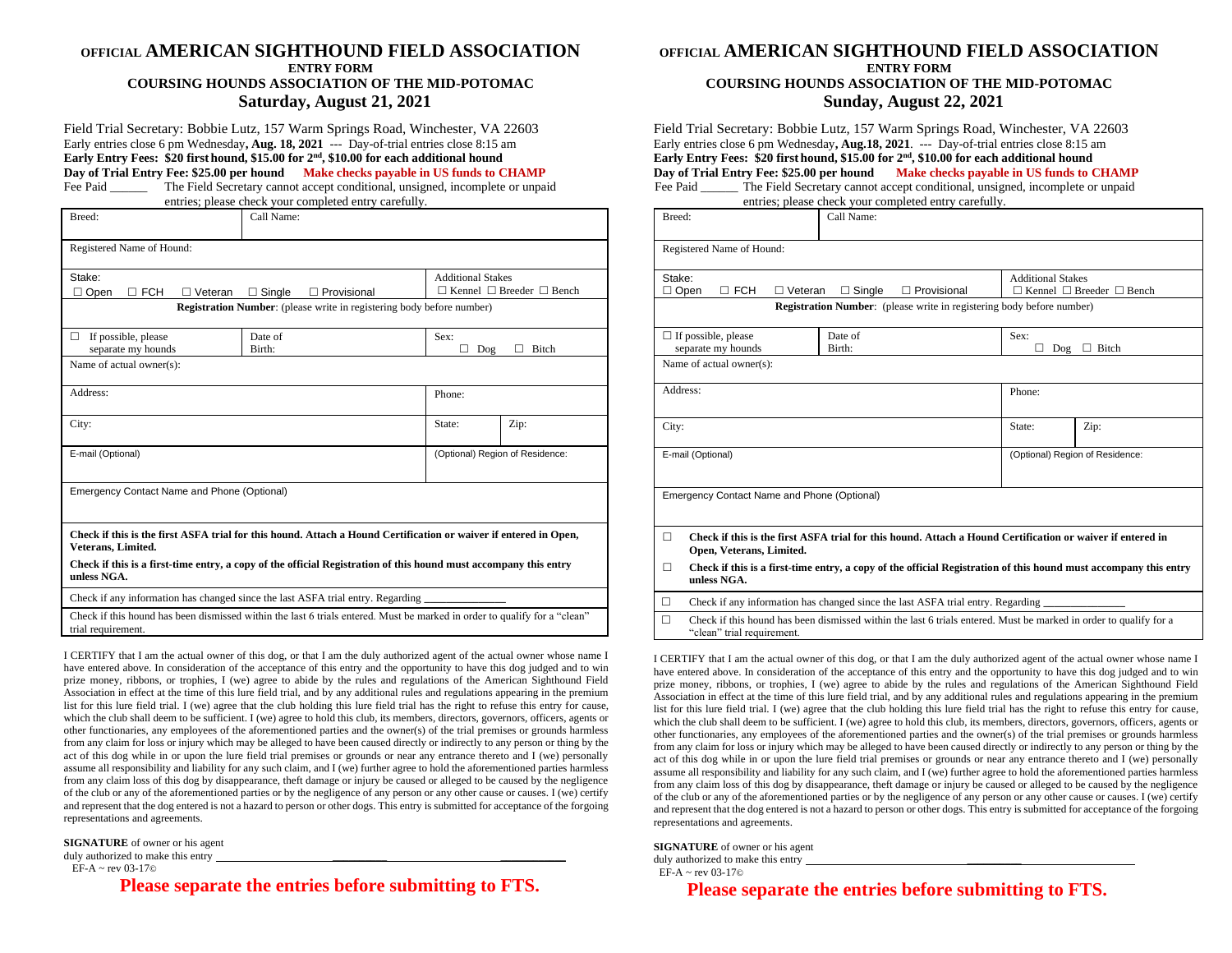#### *AMERICAN SIGHTHOUND FIELD ASSOCIATION* **HOUND CERTIFICATION**

**Rule effective October 1, 1994: Ch. V, Sec. 4 (a) OPEN STAKE:** *To be eligible to enter the open stake, a hound must have been certified by a licensed judge within the year preceding the closing date for the entry or have previously competed in the Open Stake. This eligibility requirement also applies* to a hound entered in the Limited or Veteran Stake, which has not competed in Open previously. Please complete this portion of this form and attach it to the entry form for the hound's first entry, including an entry for a Fun Trial.

Registered Name of Hound:

Registration Number: **Example 2** Breed:

Registered Owner's Name:

I hereby certify that on (date)  $\qquad \qquad$  the above named hound completed a lure course of at least 500 yards, running with another hound of the same breed (or another breed with a similar running style). During the course the above named hound showed no inclination to interfere with the other hound. I further certify that I am a licensed judge for the ASFA.

Name of Licensed Judge:

Signature: Date: Date:

I hereby certify that the hound running in the certification course is the hound identified above and that information provided on this form is true and correct.

Signature: Date:

Owner or Authorized Agent of Hound

This certification form must be attached to the entry form the first time this hound is entered in an open, limited, or veteran stake. Any hound entered in open, limited, or veteran (as a first time entered hound), which has not been certified, shall be declared ineligible by the records coordinator and shall forfeit any points and placements awarded.

#### **PLEASE RETAIN A COPY FOR YOUR RECORDS.**

#### *AMERICAN SIGHTHOUND FIELD ASSOCIATION* **HOUND CERTIFICATION WAIVER**

**Waiver of Requirement:** *This requirement will be waived for a hound that has earned a lure coursing or racing title from another recognized organization, if such title requires competition, and if a waiver for such title has been approved by the ASFA, or a CKC Hound Certification Form.* If your hound qualifies for a waiver, complete this portion of this form and attach it to your entry form. Proof of waivers must accompany this certification form.

Registered Name of Hound:

Registration Number: \_\_\_\_\_\_\_\_\_\_\_\_\_\_\_\_\_\_\_\_\_\_\_\_\_ Breed:

Registered Owner's Name:

**CKC**: FCH FCHX

**AKC**: QC SC FC

Hound Certification previously submitted.

I hereby certify that the hound identified above has completed the requirements for the title indicated above (or that the required Certification was previously submitted) and that the information provided on this form is true and correct.

Signature: \_\_\_\_\_\_\_\_\_\_\_\_\_\_\_\_\_\_\_\_\_\_\_\_\_\_\_\_\_\_\_\_\_\_\_\_\_\_\_\_\_\_\_\_\_\_\_ Date: \_\_\_

Owner or Authorized Agent of Hound

Sec-06 rev 01/19©

#### *AMERICAN SIGHTHOUND FIELD ASSOCIATION* **HOUND CERTIFICATION**

**Rule effective October 1, 1994: Ch. V, Sec. 4 (a) OPEN STAKE:** *To be eligible to enter the open stake, a hound must have been certified by a licensed judge within the year preceding the closing date for the entry or have previously competed in the Open Stake.* This eligibility requirement also applies to a hound entered in the Limited or Veteran Stake, which has not competed in Open previously. Please complete this portion of this form and attach it to the entry form for the hound's first entry, including an entry for a Fun Trial.

Registered Name of Hound:

Registration Number: \_\_\_\_\_\_\_\_\_\_\_\_\_\_\_\_\_\_\_\_\_\_\_\_\_ Breed:

Registered Owner's Name:

I hereby certify that on (date)  $\qquad \qquad$ , the above named hound completed a lure course of at least 500 yards, running with another hound of the same breed (or another breed with a similar running style). During the course the above named hound showed no inclination to interfere with the other hound. I further certify that I am a licensed judge for the ASFA.

Name of Licensed Judge:

Signature: Date:

I hereby certify that the hound running in the certification course is the hound identified above and that information provided on this form is true and correct.

Signature: Date: Date:

Owner or Authorized Agent of Hound

This certification form must be attached to the entry form the first time this hound is entered in an open, limited, or veteran stake. Any hound entered in open, limited, or veteran (as a first time entered hound), which has not been certified, shall be declared ineligible by the records coordinator and shall forfeit any points and placements awarded.

#### **PLEASE RETAIN A COPY FOR YOUR RECORDS.**

#### *AMERICAN SIGHTHOUND FIELD ASSOCIATION* **HOUND CERTIFICATION WAIVER**

**Waiver of Requirement:** *This requirement will be waived for a hound that has earned a lure coursing or racing title from another recognized organization, if such title requires competition, and if a waiver for such title has been approved by the ASFA, or a CKC Hound Certification Form.* If your hound qualifies for a waiver, complete this portion of this form and attach it to your entry form. Proof of waivers must accompany this certification form.

Registered Name of Hound:

Registration Number: \_\_\_\_\_\_\_\_\_\_\_\_\_\_\_\_\_\_\_\_\_\_\_\_\_ Breed:

Registered Owner's Name:

**CKC**: FCH FCHX

**AKC**: QC SC FC

Hound Certification previously submitted.

I hereby certify that the hound identified above has completed the requirements for the title indicated above (or that the required Certification was previously submitted) and that the information provided on this form is true and correct.

Signature:  $\Box$ 

Owner or Authorized Agent of Hound

Sec-06 rev 01/19©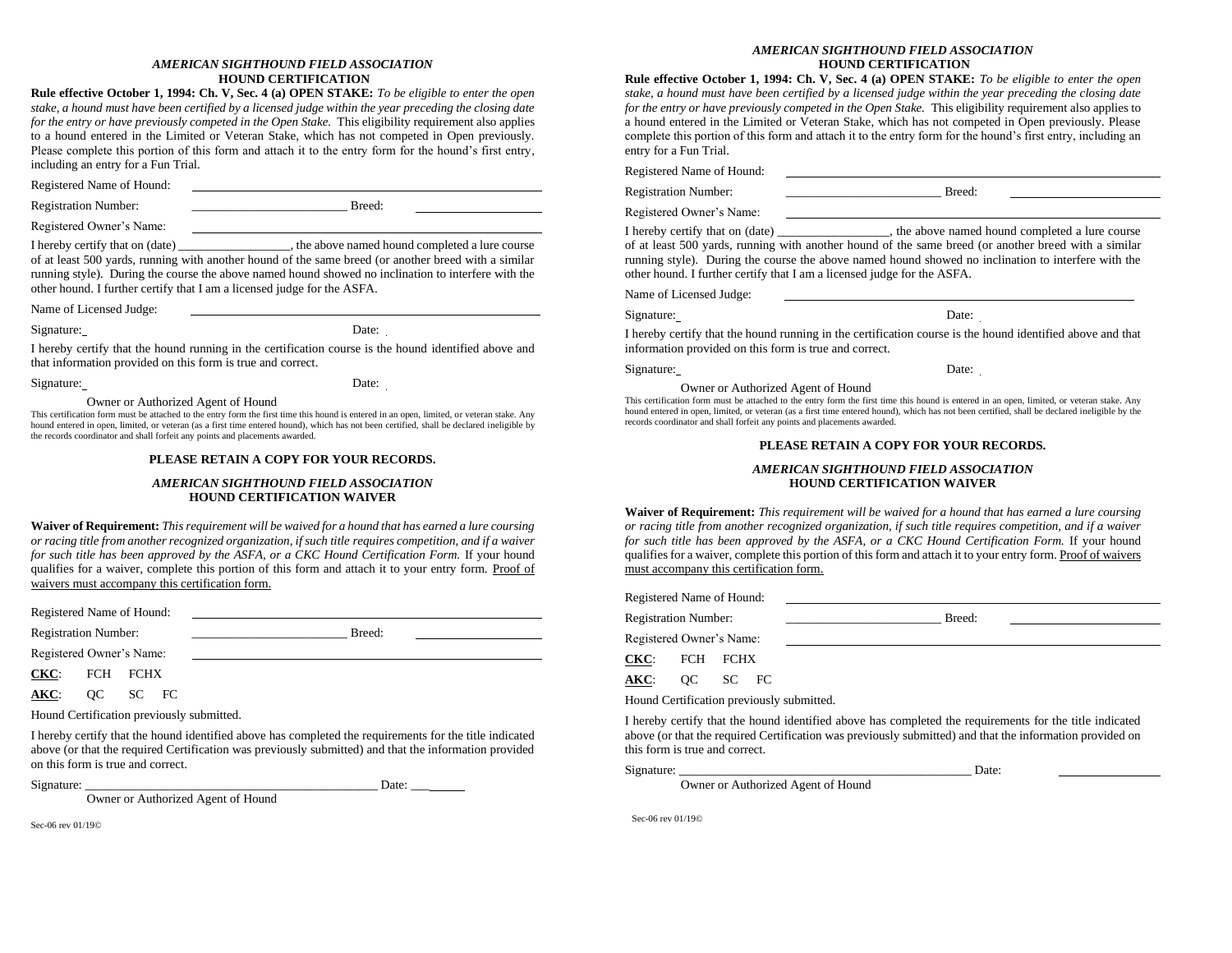## **OFFICIAL AMERICAN SIGHTHOUND FIELD ASSOCIATION LCI ENTRY FORM**

# **COURSING HOUNDS ASSOCIATION OF THE MID-POTOMAC SATURDAY ONLY, August 21, 2021**

Field Trial Secretary: Bobbie Lutz, 157 Warm Springs Road, Winchester, VA 22603 Early entries close 6 pm Wednesday**, Aug.18, 2021**. --- Day-of-trial entries close 8:15 am **Early Entry Fees: \$20 first hound, \$15.00 for 2nd , \$10.00 for each additional hound Day of Trial Entry Fee: \$25.00 per hound Make checks payable in US funds to CHAMP** Fee Paid \_\_\_\_\_\_\_ The Field Secretary cannot accept conditional, unsigned, incomplete, or unpaid

entries; please check your completed entry carefully.

| Breed:                                       | Call Name:                                                                                                                                                                                 |                                 |       |
|----------------------------------------------|--------------------------------------------------------------------------------------------------------------------------------------------------------------------------------------------|---------------------------------|-------|
| Registered Name of dog:                      |                                                                                                                                                                                            |                                 |       |
| $\Box$ LCI-Small<br>Stake:<br>Senior<br>Open | $\Box$ LCI-Large<br>$\Box$ LCI-Sighthound Mix<br>$\Box$ Veteran                                                                                                                            |                                 |       |
|                                              | <b>Registration Number:</b> (please write in registering body before number)                                                                                                               |                                 |       |
| Date of<br>Birth:                            |                                                                                                                                                                                            | Sex:<br>Dog                     | Bitch |
| Name of actual owner(s):                     |                                                                                                                                                                                            |                                 |       |
| Address:                                     |                                                                                                                                                                                            | Phone:                          |       |
| City:                                        |                                                                                                                                                                                            | State:                          | Zip:  |
| E-mail                                       |                                                                                                                                                                                            | (Optional) Region of Residence: |       |
| Emergency Contact Name and Phone (Optional)  |                                                                                                                                                                                            |                                 |       |
| □                                            | Check if this is a first-time entry, a copy of the official Registration of this hound must accompany this<br>entry. (i.e., AKC Registration form, PAL registration, Canine Partner, etc.) |                                 |       |
| □                                            | Check if any information has changed since the last ASFA trial entry. Regarding                                                                                                            |                                 |       |

I CERTIFY that I am the actual owner of this dog, or that I am the duly authorized agent of the actual owner whose name I have entered above. In consideration of the acceptance of this entry and the opportunity to have this dog judged and to win prize money, ribbons, or trophies, I (we) agree to abide by the rules and regulations of the American Sighthound Field Association in effect at the time of this lure field trial, and by any additional rules and regulations appearing in the premium list for this lure field trial. I (we) agree that the club holding this lure field trial has the right to refuse this entry for cause, which the club shall deem to be sufficient. I (we) agree to hold this club, its members, directors, governors, officers, agents or other functionaries, any employees of the aforementioned parties and the owner(s) of the trial premises or grounds harmless from any claim for loss or injury which may be alleged to have been caused directly or indirectly to any person or thing by the act of this dog while in or upon the lure field trial premises or grounds or near any entrance thereto and I (we) personally assume all responsibility and liability for any such claim, and I (we) further agree to hold the aforementioned parties harmless from any claim loss of this dog by disappearance, theft damage or injury be caused or alleged to be caused by the negligence of the club or any of the aforementioned parties or by the negligence of any person or any other cause or causes. I (we) certify and represent that the dog entered is not a hazard to person or other dogs. This entry is submitted for acceptance of the forgoing representations and agreements.

**SIGNATURE** of owner or his agent

duly authorized to make this entry

 **Please separate the entries before submitting to FTS.**

## **OFFICIAL AMERICAN SIGHTHOUND FIELD ASSOCIATION LCI ENTRY FORM COURSING HOUNDS ASSOCIATION OF THE MID-POTOMAC**

**SATURDAY ONLY, August 21, 2021**

Field Trial Secretary: Bobbie Lutz, 157 Warm Springs Road, Winchester, VA 22603 Early entries close 6 pm Wednesday**, Aug.18, 2021**. --- Day-of-trial entries close 8:15 am **Early Entry Fees: \$20 first hound, \$15.00 for 2nd , \$10.00 for each additional hound Day of Trial Entry Fee: \$25.00 per hound Make checks payable in US funds to CHAMP**

Fee Paid \_\_\_\_\_\_\_ The Field Secretary cannot accept conditional, unsigned, incomplete, or unpaid entries; please check your completed entry carefully.

| Breed:                                              | Call Name:                                                                                                                                                                                 |                                 |       |
|-----------------------------------------------------|--------------------------------------------------------------------------------------------------------------------------------------------------------------------------------------------|---------------------------------|-------|
| Registered Name of dog:                             |                                                                                                                                                                                            |                                 |       |
| $\Box$ LCI-Small<br>Stake:<br>Senior<br>Open<br>- 1 | $\Box$ LCI-Large<br>$\Box$ LCI-Sighthound Mix<br>$\Box$ Veteran                                                                                                                            |                                 |       |
|                                                     | <b>Registration Number:</b> (please write in registering body before number)                                                                                                               |                                 |       |
| Date of<br>Birth:                                   |                                                                                                                                                                                            | Sex:<br>Dog                     | Bitch |
| Name of actual owner(s):                            |                                                                                                                                                                                            |                                 |       |
| Address:                                            |                                                                                                                                                                                            | Phone:                          |       |
| City:                                               |                                                                                                                                                                                            | State:                          | Zip:  |
| E-mail                                              |                                                                                                                                                                                            | (Optional) Region of Residence: |       |
| Emergency Contact Name and Phone (Optional)         |                                                                                                                                                                                            |                                 |       |
| П                                                   | Check if this is a first-time entry, a copy of the official Registration of this hound must accompany this<br>entry. (i.e., AKC Registration form, PAL registration, Canine Partner, etc.) |                                 |       |
| П                                                   | Check if any information has changed since the last ASFA trial entry. Regarding                                                                                                            |                                 |       |

I CERTIFY that I am the actual owner of this dog, or that I am the duly authorized agent of the actual owner whose name I have entered above. In consideration of the acceptance of this entry and the opportunity to have this dog judged and to win prize money, ribbons, or trophies, I (we) agree to abide by the rules and regulations of the American Sighthound Field Association in effect at the time of this lure field trial, and by any additional rules and regulations appearing in the premium list for this lure field trial. I (we) agree that the club holding this lure field trial has the right to refuse this entry for cause, which the club shall deem to be sufficient. I (we) agree to hold this club, its members, directors, governors, officers, agents or other functionaries, any employees of the aforementioned parties and the owner(s) of the trial premises or grounds harmless from any claim for loss or injury which may be alleged to have been caused directly or indirectly to any person or thing by the act of this dog while in or upon the lure field trial premises or grounds or near any entrance thereto and I (we) personally assume all responsibility and liability for any such claim, and I (we) further agree to hold the aforementioned parties harmless from any claim loss of this dog by disappearance, theft damage or injury be caused or alleged to be caused by the negligence of the club or any of the aforementioned parties or by the negligence of any person or any other cause or causes. I (we) certify and represent that the dog entered is not a hazard to person or other dogs. This entry is submitted for acceptance of the forgoing representations and agreements.

**SIGNATURE** of owner or his agent duly authorized to make this entry

 **Please separate the entries before submitting to FTS.**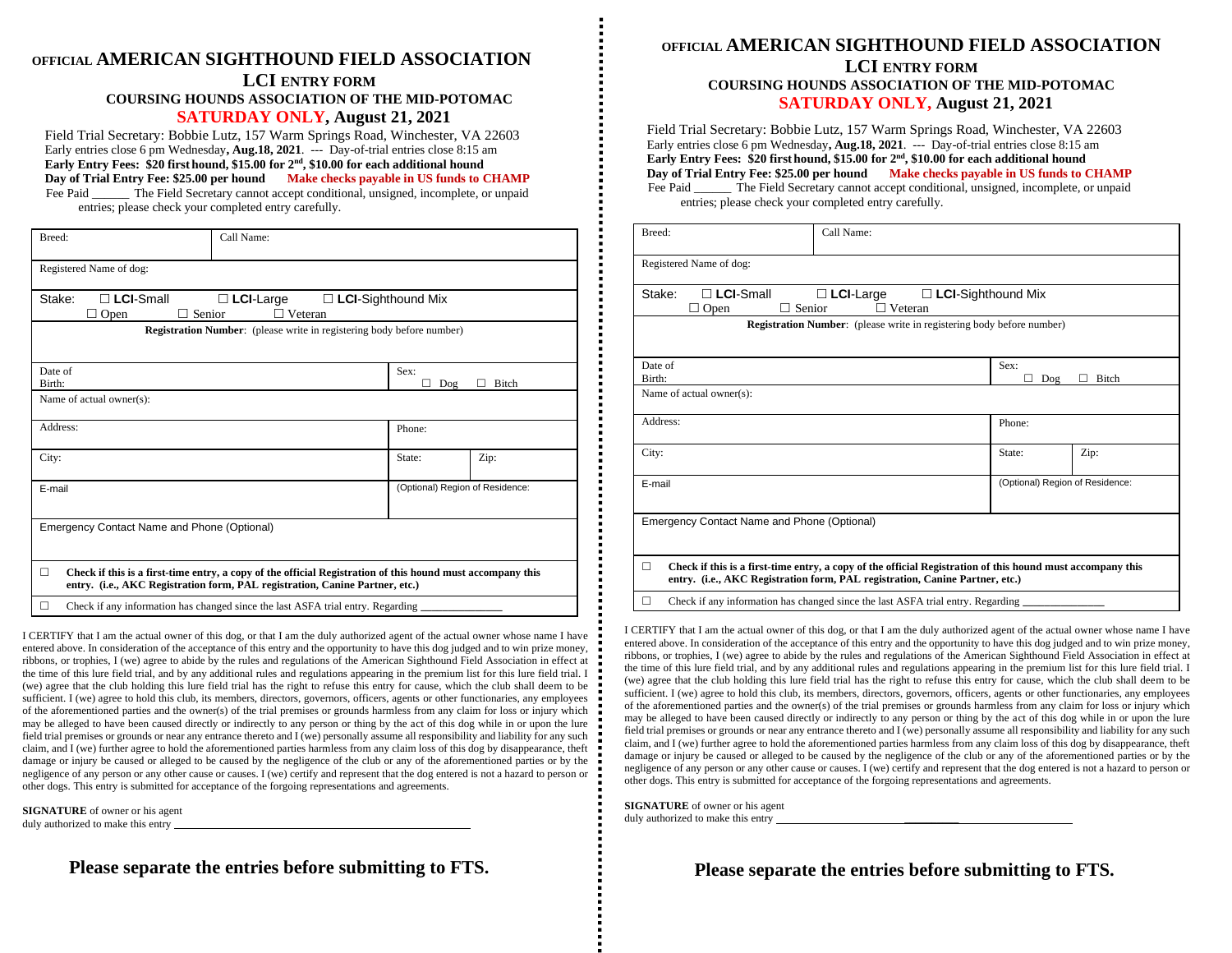# **OFFICIAL AMERICAN SIGHTHOUND FIELD ASSOCIATION Lure Chasing Instinct FIRST TIME Registration COURSING HOUNDS ASSOCIATION OF THE MID-POTOMAC**

| Fee Paid | The Field Secretary cannot accept conditional, unsigned, incomplete, or unpaid |
|----------|--------------------------------------------------------------------------------|
|          | entries; please check your completed entry carefully.                          |

| Call Name:                |                              |                                                     |                                                                                                                                                                                                                            |
|---------------------------|------------------------------|-----------------------------------------------------|----------------------------------------------------------------------------------------------------------------------------------------------------------------------------------------------------------------------------|
|                           |                              |                                                     |                                                                                                                                                                                                                            |
| Registered Name of Hound: |                              |                                                     |                                                                                                                                                                                                                            |
|                           |                              |                                                     |                                                                                                                                                                                                                            |
|                           |                              |                                                     |                                                                                                                                                                                                                            |
|                           |                              |                                                     |                                                                                                                                                                                                                            |
|                           | Sex:                         |                                                     |                                                                                                                                                                                                                            |
|                           | $\log$                       | Bitch                                               |                                                                                                                                                                                                                            |
|                           |                              |                                                     |                                                                                                                                                                                                                            |
|                           |                              | Phone:                                              |                                                                                                                                                                                                                            |
|                           |                              | State:                                              | Zip:                                                                                                                                                                                                                       |
|                           |                              |                                                     | Region of Residence: (Optional)                                                                                                                                                                                            |
|                           | Name of actual owner $(s)$ : | FTS will circle Size after wicketing at Inspection: | Size Small: up to 17 <sup>1</sup> / <sub>2</sub> inches (or <b>brachycephalic</b> ) Size Large: over 17 <sup>1</sup> / <sub>2</sub> inches<br><b>Registration Number:</b> (please write in registering body before number) |

**This top portion is to be submitted with the \$10 fee to the ASFA by the Field Trial Secretary, with the records.**

**\* \* \* \* \* \* \* \* \* \* \* \* \* \* \* \***

| (Dog's Name)                                 | was entered in the<br>(ASFA Club Name)                |
|----------------------------------------------|-------------------------------------------------------|
| ASFA trial held on                           | . The dog was wicketed at inspection and is<br>(Date) |
| registered as Size                           | . The fee of \$10 was received by the FTS and         |
| submitted to the ASFA Records Coordinator.   |                                                       |
|                                              |                                                       |
| <b>Printed name of Field Trial Secretary</b> |                                                       |
|                                              |                                                       |

**(Owner is to retain this receipt as proof of registration until notified by the ASFA.)**

# **OFFICIAL AMERICAN SIGHTHOUND FIELD ASSOCIATION Lure Chasing Instinct FIRST TIME Registration COURSING HOUNDS ASSOCIATION OF THE MID-POTOMAC**

Fee Paid \_\_\_\_\_\_The Field Secretary cannot accept conditional, unsigned, incomplete, or unpaid entries; please check your completed entry carefully.

#### **Please print legibly.**

| Breed:                                                                                                                                                                                           | Call Name: |                                                                              |        |                                 |
|--------------------------------------------------------------------------------------------------------------------------------------------------------------------------------------------------|------------|------------------------------------------------------------------------------|--------|---------------------------------|
| Registered Name of Hound:                                                                                                                                                                        |            |                                                                              |        |                                 |
| FTS will circle Size after wicketing at Inspection:<br>Size Small: up to 17 <sup>1</sup> / <sub>2</sub> inches (or <b>brachycephalic)</b> Size Large: over 17 <sup>1</sup> / <sub>2</sub> inches |            |                                                                              |        |                                 |
|                                                                                                                                                                                                  |            | <b>Registration Number:</b> (please write in registering body before number) |        |                                 |
| Date of<br>Birth:                                                                                                                                                                                |            | Sex:<br>$\log$                                                               | Bitch  |                                 |
| Name of actual owner(s):                                                                                                                                                                         |            |                                                                              |        |                                 |
| Address:                                                                                                                                                                                         |            |                                                                              | Phone: |                                 |
| City:                                                                                                                                                                                            |            |                                                                              | State: | Zip:                            |
| E-mail                                                                                                                                                                                           |            |                                                                              |        | Region of Residence: (Optional) |
| Emergency Contact Name and Phone                                                                                                                                                                 |            |                                                                              |        |                                 |

**This top portion is to be submitted with the \$10 fee to the ASFA by the Field Trial Secretary, with the records. \* \* \* \* \* \* \* \* \* \* \* \* \* \* \* \***

| (ASFA Club Name)<br>. The dog was wicketed at inspection and is<br>. The fee of \$10 was received by the FTS and |
|------------------------------------------------------------------------------------------------------------------|
|                                                                                                                  |
|                                                                                                                  |
|                                                                                                                  |
|                                                                                                                  |
| submitted to the ASFA Records Coordinator.                                                                       |

**Signature of Field Trial Secretary**

**(Owner is to retain this receipt as proof of registration until notified by the ASFA.)**